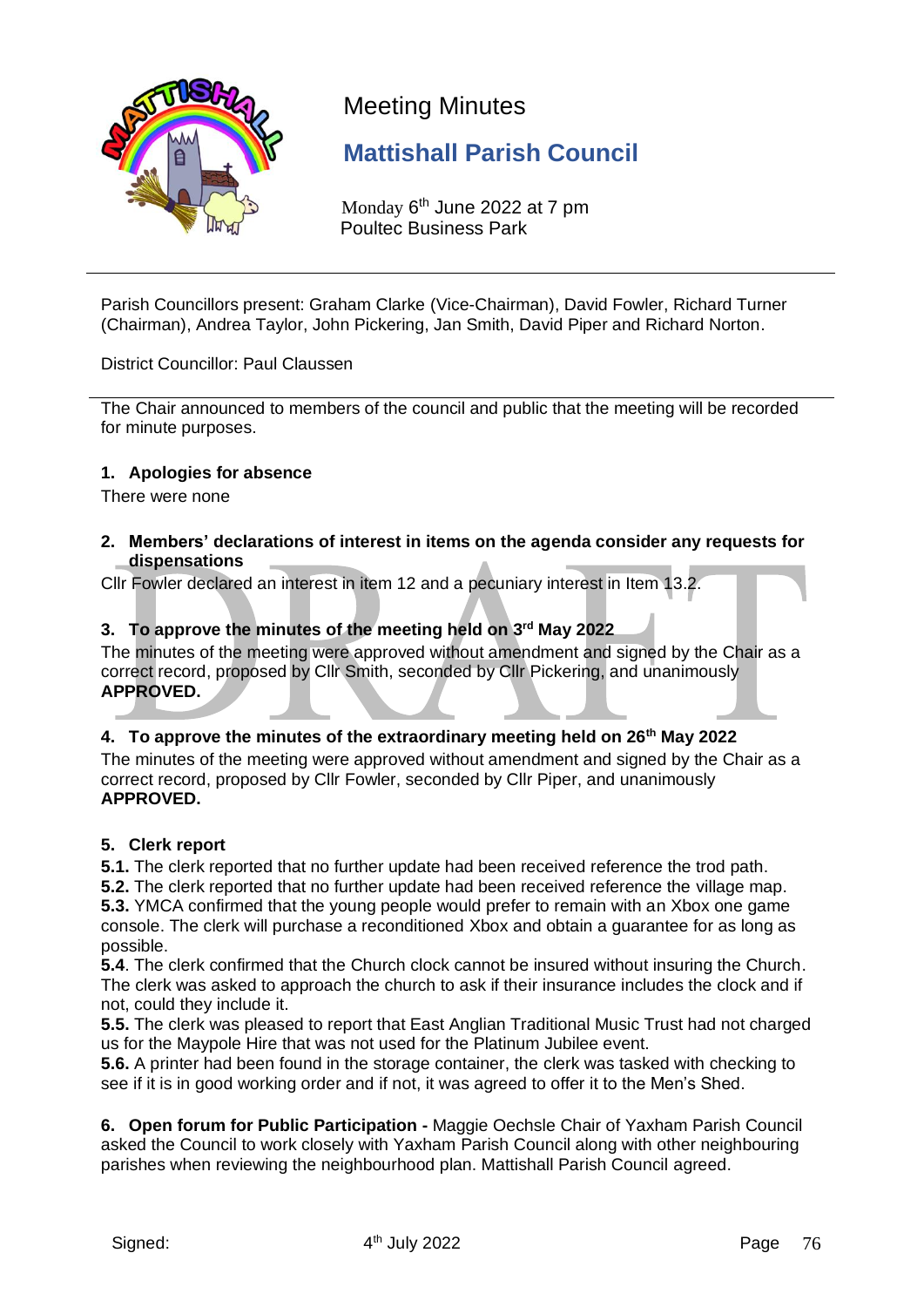#### **The Chair brought Item 13 and 14 on the agenda forward**

#### **7. Minutes**

**7.1.** It was unanimously **AGREED** that draft minutes were to be published within two weeks of the last meeting.

**7.2.** It was **APPROVED** for the Clerk to attend a Professional Minute Writing training course provided by Norfolk Parish Training and Support. Proposed by Cllr Turner and seconded by Cllr Piper.

#### **8. Time management of meetings**

After discussion it was unanimously **AGREED** that reports for items listed on the agenda must be received 3 days prior to the meeting. Failure to do so will result in the business item being deferred. The clerk will send a reminder couple days prior to the 3-day deadline.

#### **9. Planning matters**

#### **9.1. To receive results of planning applications**

3PL/2021/1713/HOU: 3 Cedar Rise; orangery extension to rear - **APPROVED**

#### **9.2. To receive recommendation from planning and monitoring group on current application**

The Council agreed to submit the following comments to Breckland District Council. Proposed by Cllr Fowler, seconded by Cllr Piper and unanimously **AGREED.**

**3PL/2022/0363/F:** Little Footsteps; extension to existing children's nursery - The application plans do not clearly indicate the relationship of the proposal to the neighbouring residential properties, particularly the flats at No. 14 Dereham Road. The LPA is asked to consider whether the proposal will have an adverse amenity impact of the neighbouring residential properties i.e., assess against Local Plan Policy COM03. It is not clear whether the proposal will result in a loss of open space. The LPA is therefore asked to assess the proposal against Local Plan Policy ENV04. The proposal is not considered to be of high-quality design. The use of OSB material and flat roof structure needs to be assessed against Local Plan Policy GEN02.

**3PL/2022/0513/HOU:** 2 Robert Key Drive; proposed single storey flat roof garden room and associated works - It is not clear from drawing No. 035/22/02 or the elevations how the proposed development interacts with the existing garage building.

**3PL/2022/0571/HOU:** Stonewood, 2 West End; proposed first floor extension over existing kitchen and single storey flat roof rear extension and associated works - The LPA is asked to consider whether the proposal complies with Local Plan Policy COM03, particularly whether the proposal will have an adverse overbearing and overshadowing impact on the neighbouring property. The LPA is asked to assess the proposal against Local Plan Policy GEN02- promoting high quality design; HOU11 i.e., whether the proposal is considered to respect the character of the host dwelling and does not impact adversely on the amenity of the adjoining property.

**3PL/2022/0140/DOC:** Land off Dereham Road; discharge of condition 4 on 3PL/2020/0462/F – No comment.

**LLCON/2022/0001:** The Norfolk County Council Local List for Validation of Planning Applications Consultation Draft, 2022: Invitation to respond to our consultation – No comment.

#### **9.3. Denbury Homes**

Signed: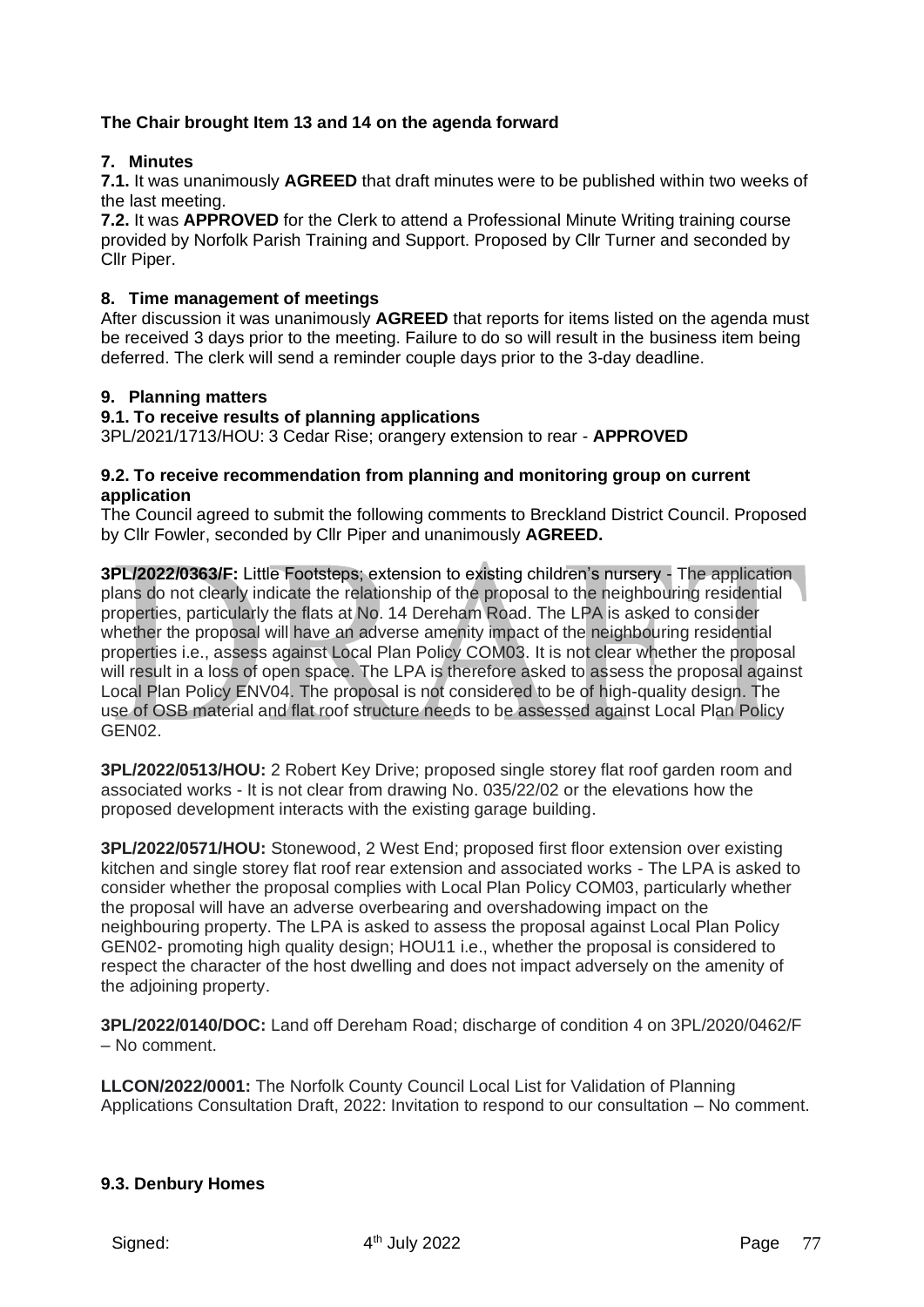The planning working group reported that the development was going well with a plan to meet with the developers Denbury Homes in the next month.

#### **9.4. Mattishall Neighbourhood Plan review**

After discussion it was **AGREED** for the planning working group to conduct interviews on three planning consultants. These are Lanpro, Modicum and Rachael Leggett and Associates. It was discussed that whilst we face challenges in reviewing the Neighbourhood Plan due to the Local Plan also being reviewed, it was agreed that there were things we could still move forward on in reviewing; polices / vision / aims and design codes. It was also noted that funding is available to financially assist with the Neighbourhood Plan review.

#### **10. Open spaces**

**10.1.** The Open Spaces Working Group report was circulated to all members for review, with the following actions raised:

- Letter sent to two allotment holders requesting their plot is cultivated within 30 days.
- Obtain two further quotes to repair the damaged wall in the play area.
- Obtain three quotes to install 2.4m high mesh security climb fencing to the play area.
- **10.2.** It was agreed to defer the Allotment Policy until the new plots are established.

**10.3**. The Cemetery Rules and Cemetery Regulations were **RATIFIED** with the minor amendment of amalgamating into one. Proposed by Cllr Piper, seconded by Cllr Fowler and unanimously **ADOPTED.**

**10.4.** After discussion it was **AGREED** to attend to the additional tree work proposed by the OSWG. The clerk will ask Breckland District Council for planning permission to carry out said works and will then obtain three quotations for the Council to consider.

#### **11. Platinum Jubilee**

It was agreed that the event went really well with everyone enjoying themselves. The clerk reported the following finances:

Funds towards Xmas Hampers = £475.66

Funds towards Parish Council to cover expenses =  $£471.60$ 

The following actions were unanimously **AGREED**, proposed by Cllr Fowler, and seconded by Cllr Turner:

- Sell the gas bottle used for the beacon
- Dispose of the banners
- Donate left over mugs to Link (30), Youth Club (30) and a dozen to the drop-in centre.

It was noted that Cllr Piper had put a spreadsheet together to summarise what went well and what we could have done better. All members were asked to add their comments for future reference. It was agreed to send a letter of thanks to Anne Jackson, Mark McCaghrey, Liz Keeler and Liz Hunton for their commitment throughout the Jubilee event.

#### **11.1. Jubilee Bench and Capsule**

It was AGREED that the preferred location for the Jubilee bench and capsule would be on the corner of Parkers Road on the left-hand side. The following actions were raised:

- Request permission from highways for location to install Jubilee bench.
- Notify neighbouring residents if permission is agreed.
- Obtain 3 quotes to install the bench on a plinth and to place and seal the time capsule with covering plaque.

#### **12. Finance**

**12.1. Approve the payments list,** the list was unanimously **APPROVED**, proposed by Cllr Piper and seconded by Cllr Clarke. The list is detailed at the end of the minutes.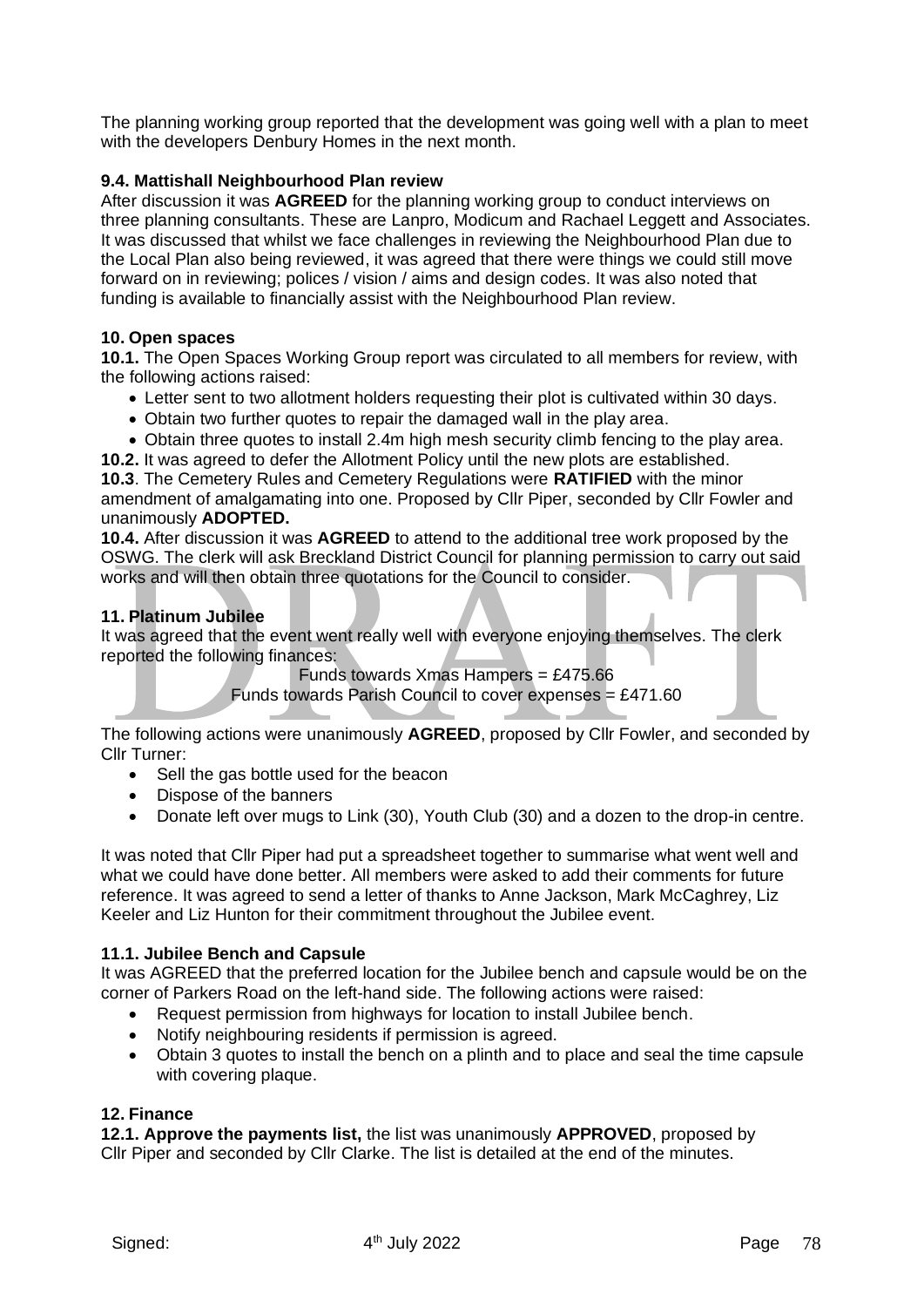**12.2. Financial Regulations document:** it was **AGREED** to suspend Financial Regulation item 2.2 until the end of April 2023 to allow the Chair to be Internal Control Audit Officer. Proposed by Cllr Clarke and seconded by Cllr Smith.

#### **13. NCC & BDC grass cutting areas**

Cllr Fowler carried out an exercise regarding the grassed areas managed by NCC and BDC, and reported the following:

Norfolk County Council are responsible for the highway verges, they cut once a year unless a further cut is required for safety reasons. The contractors they use are Tarmac Trading Ltd

Breckland District Council are responsible for the District Council land throughout the village, they cut every 3-4 weeks weather permitting. The contractors they use are Serco.

After discussion the following actions were **AGREED**.

- Contact CEO at NCC and BDC to discuss whether it would be viable for the Parish Council to take responsibility of these areas.
- Contact CEO at NCC to enquire about the two pieces of land owned by NCC.

#### **14. Miscellanea**

Cllr Turner had reported that he emailed Miscellanea raising concerns of their increased prices, pointing out that our content is for the community and not commercial purposes. It was **AGREED** for Cllr Clarke to chase Miscellanea for a response and negotiate best possible fees.

It was suggested that the Council form a Communication Working Group to investigate ways to effectively keep the whole community informed of the work of the Council. The working group members are Cllrs Turner, Clarke, Pickering and Taylor with a suggested to invite Mr Ben Handford, a date to meet will be arranged between the members.

#### **15. Correspondence**

Councillors noted the correspondence received and reports for the SAM2. It was agreed for Cllr Turner to purchase an ordnance survey map and to invite County Councillor Bill Borrett to our next meeting to discuss our flooding concerns.

#### **16. Items for the next meeting**

There were none, items to be agreed over the next few weeks.

#### **17. Resolution (under the Public Admission to Meetings Act 1960) to exclude members of the public and press for the following confidential item:**

**17.1.** The cemetery wall claim is settled in full.

**17.1.** The clerk notified the Council that she had handed in her resignation at Stoke Holy Cross Parish Council to gain a better work life balance. It was **AGREED** to increase the working at home allowance to £26.00 as this amount would no longer be shared with Stoke Holy Cross Parish Council. The voice recorder is a shared asset, the Council **AGREE** to offer SHC PC the other half of the purchase.

The Chairman closed the meeting at 21:44pm.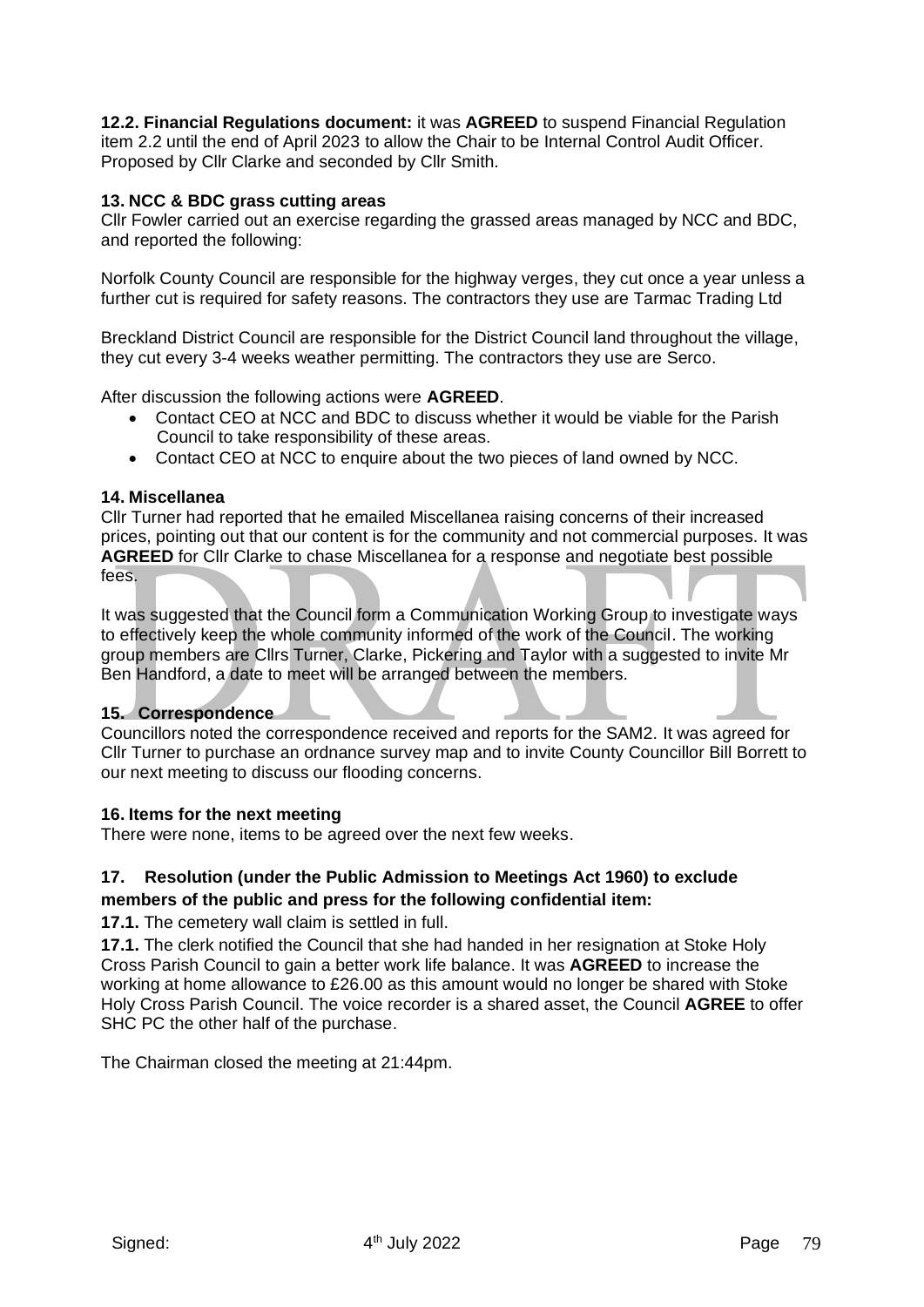### **Payment list (approved at item 12.1)**

| <b>Payment to</b>               | <b>Description</b>                                               | <b>Payment</b> | VAT to be<br>reclaimed |
|---------------------------------|------------------------------------------------------------------|----------------|------------------------|
| lan Edwards                     | Expenses Ham sat blk solvent-based product<br>(AP)               | £22.80         | £0.00                  |
| lan Edwards                     | Expenses Ham sat blk solvent-based product<br>(AP)               | £22.00         | £0.00                  |
| Anne Jackson                    | Expenses PJE (AP)                                                | £58.94         | £0.00                  |
| Anne Jackson                    | Expenses PJE (AP)                                                | 144.00         | £14.36                 |
| lan Edwards                     | Expenses refuse sacks (AP)                                       | £6.46          | £1.08                  |
| A Rose                          | Salary May (AP)                                                  | £981.95        | £0.00                  |
| A Rose                          | PJE float (AP)                                                   | £150.00        | £0.00                  |
| Anne Jackson                    | PJE float (AP)                                                   | £25.00         | £0.00                  |
| <b>HMRC</b>                     | <b>PAYE</b>                                                      | £311.47        | £0.00                  |
| <b>Norfolk Pension Fund</b>     | Clerk pension May                                                | £385.44        | £0.00                  |
| Amazon                          | Refuse sacks and hazard tape (Multipay<br>card)                  | £30.25         | £0.00                  |
| Anglian Sign Casting            | Memorial plaque for Waters                                       | £110.64        | £18.44                 |
| <b>BHIB Insurance</b>           | Insurance                                                        | £719.56        | £0.00                  |
| Daylight Norfolk                | EICR to village green                                            | £78.00         | £13.00                 |
| D Fowler                        | Expenses PJE groundsheets                                        | £39.98         | £6.66                  |
| Amazon                          | Face painting PJE (multipay card)                                | £45.17         | £0.00                  |
| lan Edwards                     | Gardening / handyman for May                                     | £675.00        | £0.00                  |
| lan Edwards                     | Adhesive                                                         | £6.68          | £1.11                  |
| J Smith                         | <b>Expenses bedding plants</b>                                   | £22.40         | £0.00                  |
| <b>Mattishall Memorial Hall</b> | Meeting hire for youth activities / hustings                     | £132.00        | £0.00                  |
| Miscellanea                     | June edition                                                     | £250.00        | £0.00                  |
| Paperstone                      | Stationary                                                       | £128.96        | £21.49                 |
| R Turner                        | <b>Expenses PJE banners</b>                                      | £71.74         | £11.96                 |
| R Turner                        | Expenses PJE banner 2                                            | £69.98         | £11.66                 |
| R Turner                        | Expenses PJE gas for beacon                                      | £196.21        | £21.25                 |
| R Turner                        | Mileage claims to collect gas for beacon                         | £31.50         | £0.00                  |
| R Turner                        | Expenses zoom June                                               | £14.39         | £2.40                  |
| R Turner                        | Expenses zoom May                                                | £14.39         | £2.40                  |
| R Turner                        | Expenses Microsoft 365 subscription                              | £79.99         | £0.00                  |
| <b>Tescos</b>                   | PJE wine, squash, lemonade (multipay card)                       | £192.15        | £0.00                  |
| <b>Tescos</b>                   | PJE paper cups, strawberries, ice cubes, jugs<br>(multipay card) | £87.10         | £0.00                  |
| Tescos                          | PJE tubs (multipay card)                                         | £3.95          | £0.00                  |
| <b>Tescos</b>                   | PJE pimms (multipay card)                                        | £60.00         | £0.00                  |
| <b>TTSR</b>                     | Grass maintenance                                                | £475.99        | £79.33                 |
| Liz Keeler                      | <b>Expenses PJE</b>                                              | £94.18         | £0.00                  |
| Anne Jackson                    | <b>Expenses PJE</b>                                              | £37.23         | £2.34                  |
|                                 |                                                                  |                |                        |
| D Piper                         | Expenses PJE postage returning costume                           | £15.45         | £0.00                  |
| Michlmayr                       | Church clock repairs                                             | £468.00        | £78.00                 |